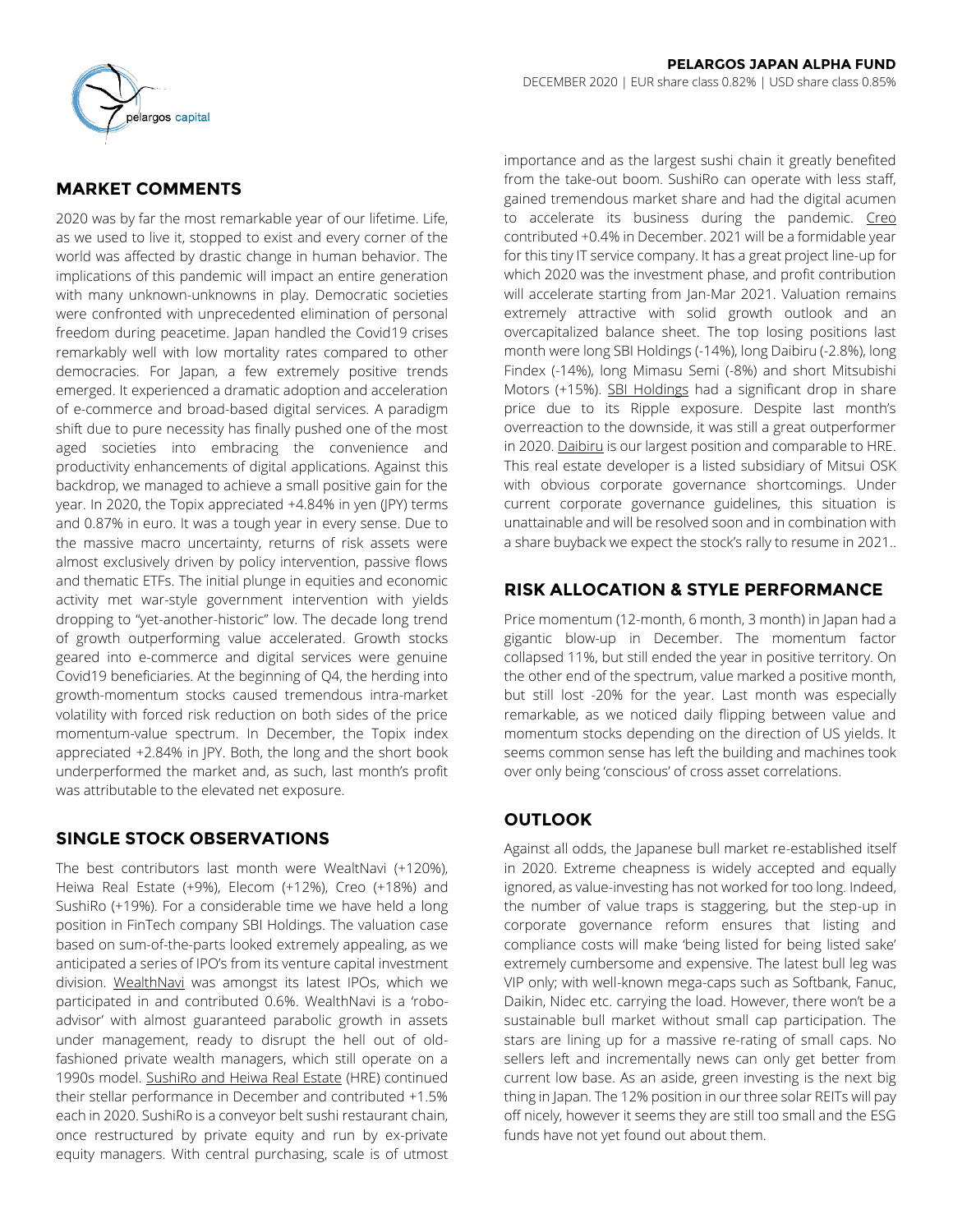

## **PELARGOS JAPAN ALPHA FUND**

DECEMBER 2020 | EUR share class 0.82% | USD share class 0.85%

# **FUND CHARTS AND FACTS**



## **TOP 5 GROSS POSITIONS**

| <b>DAIBIRU</b>                | Volatility (ex-ante; 3 months daily data) |
|-------------------------------|-------------------------------------------|
| HEIWA REAL ESTATE             | Beta (ex-ante)                            |
| <b>FUIITEC</b>                | Sharpe Ratio                              |
| CANADIAN SOLAR INFRASTRUCTURE | Sortino Ratio                             |
| FI FCOM                       | <b>Sterling Ratio</b>                     |

### **TOP 5 MOVERS**

|                          | Max Drawdown (monthly) |                                      |      | 13.5%     |      |       |
|--------------------------|------------------------|--------------------------------------|------|-----------|------|-------|
| <b>TOP 5 MOVERS</b>      | Annualized Return      |                                      |      |           |      |       |
| <b>WEALTHNAVI</b>        | 0.59%                  |                                      |      |           |      |       |
| <b>HEIWA REAL ESTATE</b> | 0.49%                  | <b>SECTOR EXPOSURES (IN PERCENT)</b> |      |           |      |       |
| <b>ELECOM</b>            | 0.45%                  |                                      | Buo- |           |      | Gross |
| <b>CREO</b>              | 0.42%                  |                                      |      | Shor      | JΨ   |       |
| <b>SUSHIRO</b>           | 0.31%                  | <b>Consumer Discretionary</b>        |      | $10 - 13$ | $-3$ | 73    |
|                          |                        | Consumer Staples                     |      | -4        | $-3$ | - 5   |
|                          |                        |                                      |      |           |      |       |

| <b>SBI HOLDINGS</b>  | $-0.41%$ | Financials             | $5 - 2 = 3$  |             |      |
|----------------------|----------|------------------------|--------------|-------------|------|
| <b>DAIBIRU</b>       | $-0.34%$ | Health Care            |              | $-4$ $-2$ 5 |      |
| <b>FINDEX</b>        | $-0.25%$ | Industrials            | 45 -17 27 62 |             |      |
| MIMASU SEMICONDUCTOR | $-0.20%$ | Information Technology | 26 -6 20 31  |             |      |
| MITSUBISHI MOTORS    | $-0.17%$ | <b>Materials</b>       | 9. - 2.      |             | 8 11 |

### **FUND PERFORMANCE\* GENERAL STATISTICS**

|                                                          | 11511'          | FUR <sup>"</sup> | % Return iong Dook  |
|----------------------------------------------------------|-----------------|------------------|---------------------|
| Month to date performance                                | 0.85%           | 0.82%            | % Return short book |
| Year to date performance                                 | 1.93%           | 0.67%            | # Long stocks       |
| Inception to date performance                            | 9.45%           | 57.76%           | # Short stocks      |
| *based on share class B EUR, ^based on share class C USD | % Long stocks 1 |                  |                     |

### **FUND FACTS\***

| Fund size in mln EUR | 139.34 | Turnover as % NAV |
|----------------------|--------|-------------------|
| Fund size in mln USD | 170 17 | 300%              |
| Firm size in mln FUR | 169.53 | 250%              |
| Firm size in mln USD | 207.04 | 200%<br>1001      |

### **RISK STATISTICS**

| Net Exposure                              | 83%   |
|-------------------------------------------|-------|
| Gross Exposure                            | 236%  |
| Volatility (ex-ante; 3 months daily data) | 10%   |
| Beta (ex-ante)                            | 0.24  |
| Sharpe Ratio                              | 0.53  |
| Sortino Ratio                             | 0.85  |
| <b>Sterling Ratio</b>                     | 0.28  |
| Max Drawdown (monthly)                    | 13.5% |
| Annualized Return                         | 3.74% |

## **SECTOR EXPOSURES (IN PERCENT)**

| <b>WEALTHNAVI</b>    | 0.59%                                |                               |               |           |      |                |  |
|----------------------|--------------------------------------|-------------------------------|---------------|-----------|------|----------------|--|
| HEIWA REAL ESTATE    | <b>SECTOR EXPOSURES (IN PERCENT)</b> |                               |               |           |      |                |  |
| <b>ELECOM</b>        | 0.45%                                |                               | suo-          | Short     |      | Gross          |  |
| <b>CREO</b>          | 0.42%                                |                               |               |           | Net  |                |  |
| <b>SUSHIRO</b>       | 0.31%                                | Consumer Discretionary        | 10            | $-13$     | $-3$ | 23             |  |
|                      |                                      | Consumer Staples              |               | $-4$      | -3   | -5             |  |
| <b>TOP 5 SHAKERS</b> |                                      | Energy                        | 16            | $\bigcap$ | 16   | 16             |  |
| <b>SBI HOLDINGS</b>  | $-0.41%$                             | Financials                    | 5             | $-2$      | 3    | 7              |  |
| <b>DAIBIRU</b>       | $-0.34%$                             | Health Care                   |               | $-4$      | $-2$ | -5             |  |
| <b>FINDFX</b>        | $-0.25%$                             | Industrials                   | 45            | $-17$     | 27   | 62             |  |
| MIMASU SEMICONDUCTOR | $-0.20%$                             | Information Technology        | 26            | -6        | 20   | 31             |  |
| MITSUBISHI MOTORS    | $-0.17%$                             | Materials                     | 9             | $-2$      | 8    | 11             |  |
|                      |                                      | Real Estate                   | 24            | $-2$      | 22   | 26             |  |
|                      |                                      | <b>Communication Services</b> | $\mathcal{P}$ | $-3$      | $-1$ | .5             |  |
|                      |                                      | Utilities                     | $\Omega$      | $-2$      | $-2$ | $\overline{2}$ |  |
|                      |                                      |                               |               |           |      |                |  |

|             |                      | <b>GENERAL STATISTICS</b>         |                   |
|-------------|----------------------|-----------------------------------|-------------------|
| <b>USDA</b> | $EUR*$               | % Return long book                | 2.36%             |
| 0.85%       | 0.82%                | % Return short book               | 2.59%             |
| 1.93%       | 0.67%                | # Long stocks                     | 66                |
| 9.45%       | 57.76%               | # Short stocks                    | 23                |
|             | on share class C USD | % Long stocks 1                   | 62%               |
|             |                      | % Short stocks L                  | 48%               |
|             |                      | # Up days / Down days             | 13/8              |
|             | 139.34               | Turnover as % NAV                 | 85%               |
|             | 170.17               | 300%                              | 100%              |
|             | 169.53               | 250%                              | 80%               |
|             | 207.04               | 200%<br>150%<br>100%<br>50%       | 60%<br>40%<br>20% |
|             | 83%                  | 0%                                | 0%<br>$-20%$      |
|             | 236%                 | $-50%$<br>$-100%$                 | $-40%$            |
| ita)        | 10%                  | $-150%$                           | $-60%$            |
|             | 0.24                 |                                   |                   |
|             | 0.53                 |                                   |                   |
|             | 0.85                 |                                   |                   |
|             | 0.28                 | Long Exposure I<br>Short Exposure |                   |
|             | 13.5%                | Gross Exposure - Net Exposure     |                   |
|             |                      |                                   |                   |